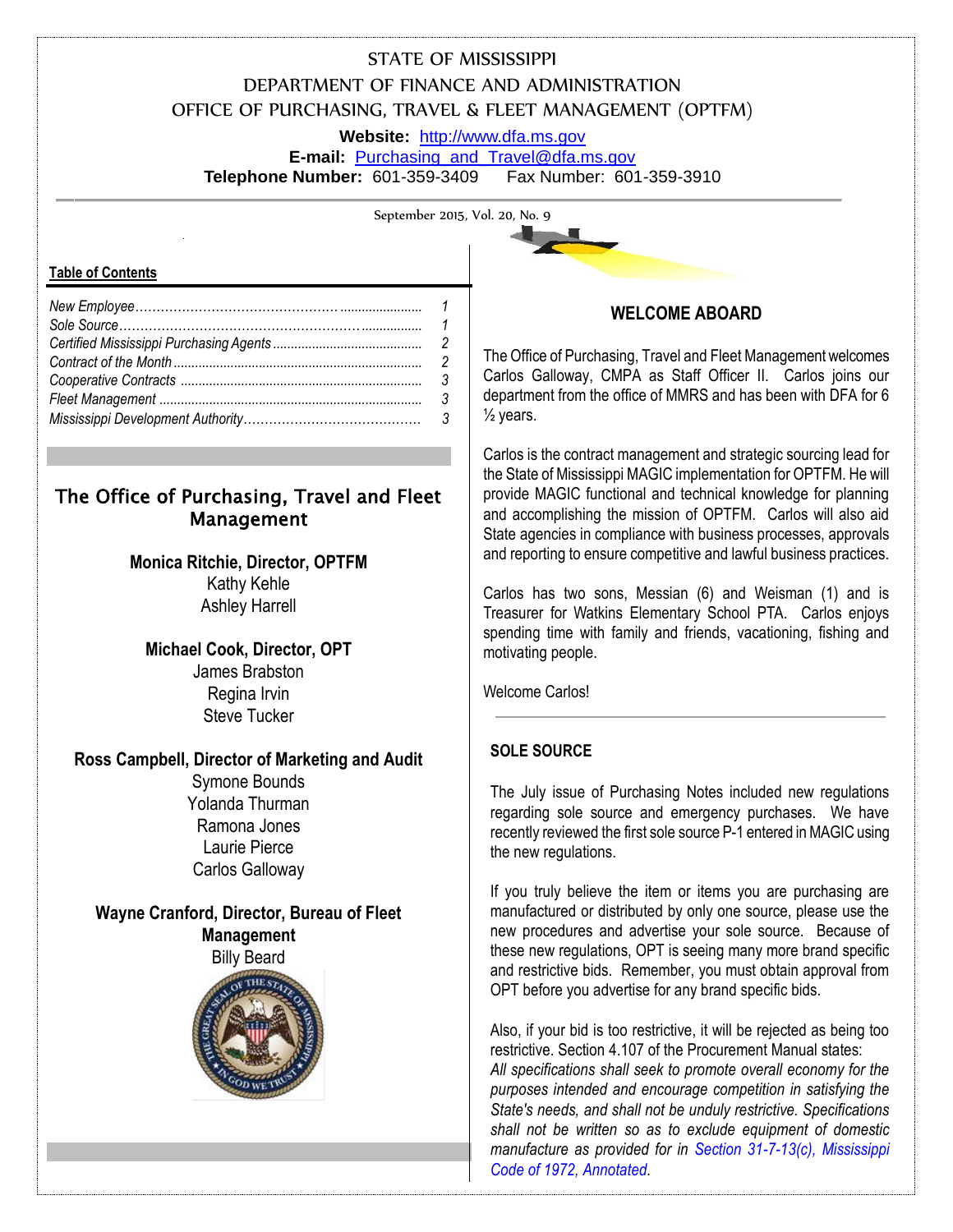

**If your job description meets the criteria as a purchasing agent or official we encourage you to attend a CMPA class.**

*PURCHASING/AGENT OFFICIAL means any administrator, superintendent, purchase clerk, or other chief officer so designated having general or special authority to negotiate for and make private contract for or purchase for any governing authority or agency.* 

**The September CMPA class in fast approaching and availability is limited. The dates are September 22-24, 2015. If you are interested in attending, please visit OPTFM's**  website at: **at:**  $\alpha$ **[http://www.dfa.state.ms.us/Purchasing/Training.html f](http://www.dfa.state.ms.us/Purchasing/Training.html)or additional information. The class will be held at Mississippi** 

**Information Technology Services.** 

*OPTFM* **would like to congratulate the recent CMPA recipients in the State of Mississippi. They include:**

*Chiquita Archie – MDHS Jonathan Batson – UMMC Pam Cothern – MDOT Donna Daughdrill – MDOT Carlos Galloway – DFA Jacqueline Glover – MDOT Mary Guest – UMMC Tom Gurley – MDOT Tangela Harrion – ITS Alicia Harris – MSH Heather Hendrix – USM Kathy Johnson – UMMC Ramona Jordan – MDOC Paula Nelson – JSU Janet Peden – UMMC Sallie Sones – MSWCC Monica Thornton – MDOT Steve Tucker – DFA Patricia Youngblood – MDE*





**Industrial Equipment and Supplies (MRO) Commodity**: Industrial Supplies (MRO) **Type of Contract:** Negotiated **Dates of Contract:** September 1, 2015 – August 31, 2016 **Contract Analyst**: Steve Tucker, [Stephen.tucker@dfa.ms.gov](mailto:Stephen.tucker@dfa.ms.gov) **Contract link**: Not Available **Contract Spend**: \$5,440,182.96 **Vendors on Contract:**

| <b>Contract#</b> | <b>Contract Name</b>                                     | <b>Supplier ID</b> |
|------------------|----------------------------------------------------------|--------------------|
| 8200020161       | APPLIED INDUSTRIAL TECH LLC. 3100005837                  |                    |
| 8200020149       | <b>CARRIER ENTERPRISE LLC</b>                            | 3100027777         |
| 8200020162       | <b>FASTENAL COMPANY</b>                                  | 3100031181         |
| 8200019927       | <b>GRAINGER INDUSTRIAL</b><br><b>SUPPLY</b>              | 3100031196         |
| 8200020164       | <b>GRAYBAR ELECTRIC</b><br><b>COMPANY INC</b>            | 3100031198         |
| 8200020166       | <b>HD SUPPLY FACILITIES</b><br><b>MAINTENANCE</b>        | 3100031202         |
| 8200020160       | <b>MSC INDUSTRIAL SUPPLY</b>                             | 3100031257         |
| 8200020163       | O.T. TRANS, INC.                                         | 3100034048         |
| 8200020167       | <b>REVELL HARDWARE &amp;</b><br><b>INDUSTRIAL SUPPLY</b> | 3100031288         |
| 8200020168       | <b>SEFCO ELECTRIC SUPPLY</b><br>COMPANY, INC.            | 3100031298         |
| 8200020880       | <b>SNAP-ON TOOLS</b>                                     | 3100031307         |
| 8200020172       | <b>SSI MISSISSIPPI MANAGEMENT</b><br><b>LLC</b>          | 3102014516         |
| 8200020169       | <b>STUART CIRBY</b>                                      | 3100031315         |
| 8200020170       | <b>WESCO DISTRIBUTION, INC.</b>                          | 3100031347         |